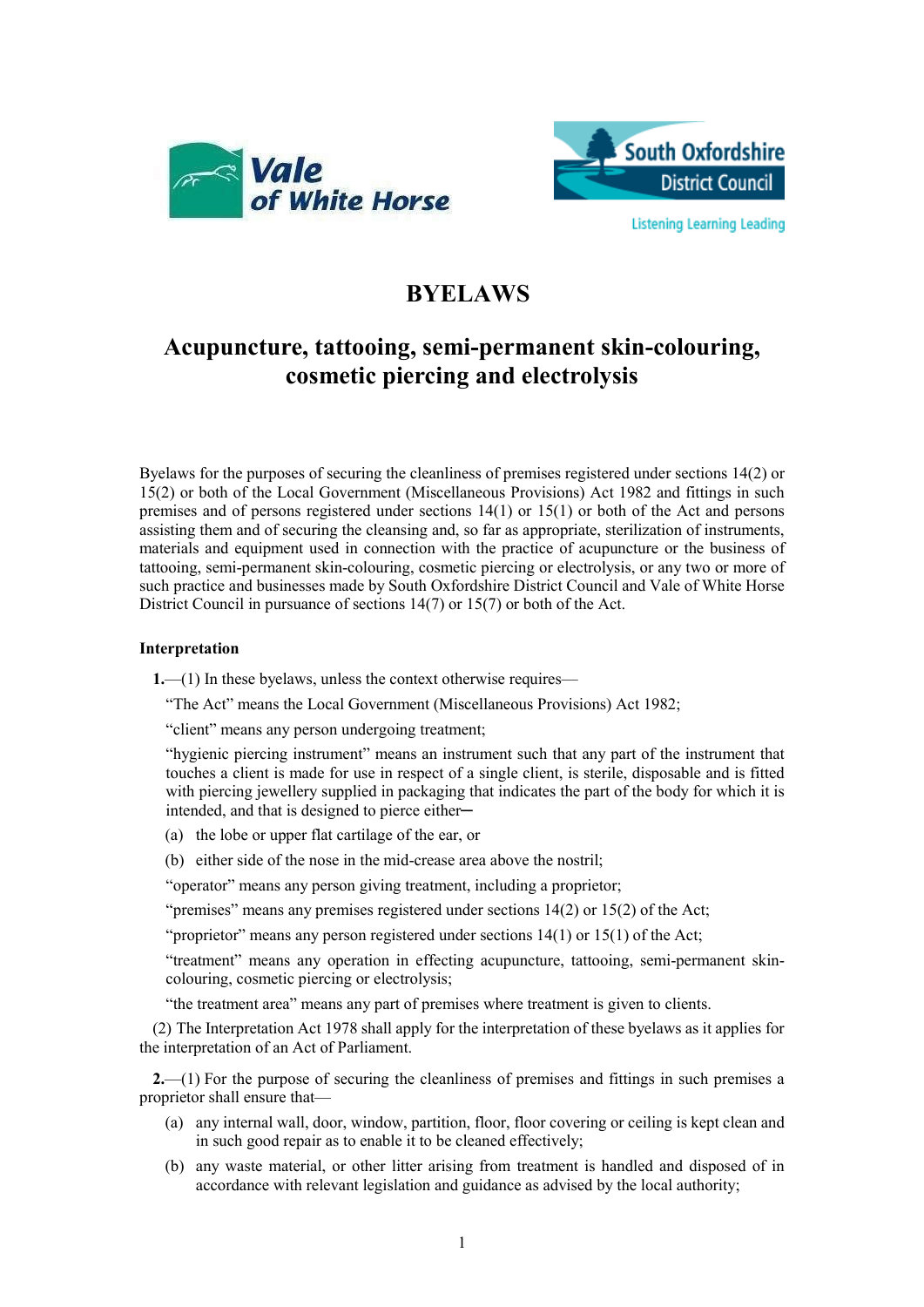- (c) any needle used in treatment is single-use and disposable, as far as is practicable, or otherwise is sterilized for each treatment, is suitably stored after treatment and is disposed of in accordance with relevant legislation and guidance as advised by the local authority;
- (d) any furniture or fitting in premises is kept clean and in such good repair as to enable it to be cleaned effectively;
- (e) any table, couch or seat used by a client in the treatment area which may become contaminated with blood or other body fluids, and any surface on which a needle, instrument or equipment is placed immediately prior to treatment has a smooth impervious surface which is disinfected—
	- (i) immediately after use; and
	- (ii) at the end of each working day.
- (f) any table, couch, or other item of furniture used in treatment is covered by a disposable paper sheet which is changed for each client;
- (g) no eating, drinking, or smoking is permitted in the treatment area and a notice or notices reading "No Smoking", and "No Eating or Drinking" is prominently displayed there.

(2)(a) Subject to sub-paragraph (b), where premises are registered under section 14(2) (acupuncture) or 15(2) (tattooing, semi-permanent skin-colouring, cosmetic piercing and electrolysis) of the 1982 Act, a proprietor shall ensure that treatment is given in a treatment area used solely for giving treatment;

(b) Sub-paragraph (a) shall not apply if the only treatment to be given in such premises is earpiercing or nose-piercing using a hygienic piercing instrument.

 $(3)(a)$  Subject to sub-paragraph (b), where premises are registered under section 15(2) (tattooing, semi-permanent skin-colouring and cosmetic piercing) of the 1982 Act, a proprietor shall ensure that the floor of the treatment area is provided with a smooth impervious surface;

(b) Sub-paragraph (a) shall not apply if the only treatment to be given in such premises is earpiercing or nose-piercing using a hygienic piercing instrument.

**3.**—(1) For the purpose of securing the cleansing and so far as is appropriate, the sterilization of needles, instruments, jewellery, materials and equipment used in connection with treatment—

- (a) an operator shall ensure that—
	- (i) any gown, wrap or other protective clothing, paper or other covering, towel, cloth or other such article used in treatment—
		- (aa) is clean and in good repair and, so far as is appropriate, is sterile;
		- (bb) has not previously been used in connection with another client unless it consists of a material which can be and has been adequately cleansed and, so far as is appropriate, sterilized.
	- (ii) any needle, metal instrument, or other instrument or equipment used in treatment or for handling such needle, instrument or equipment and any part of a hygienic piercing instrument that touches a client is sterile;
	- (iii) any jewellery used for cosmetic piercing by means of a hygienic piercing instrument is sterile;
	- (iv) any dye used for tattooing or semi-permanent skin-colouring is sterile and inert;
	- (v) any container used to hold dye for tattooing or semi-permanent skin-colouring is either disposed of at the end of each treatment or is cleaned and sterilized before re-use.
- (b) a proprietor shall provide—
	- (i) adequate facilities and equipment for—
		- (aa) cleansing; and
		- (bb) sterilization, unless only pre-sterilized items are used.
	- (ii) sufficient and safe gas points and electrical socket outlets;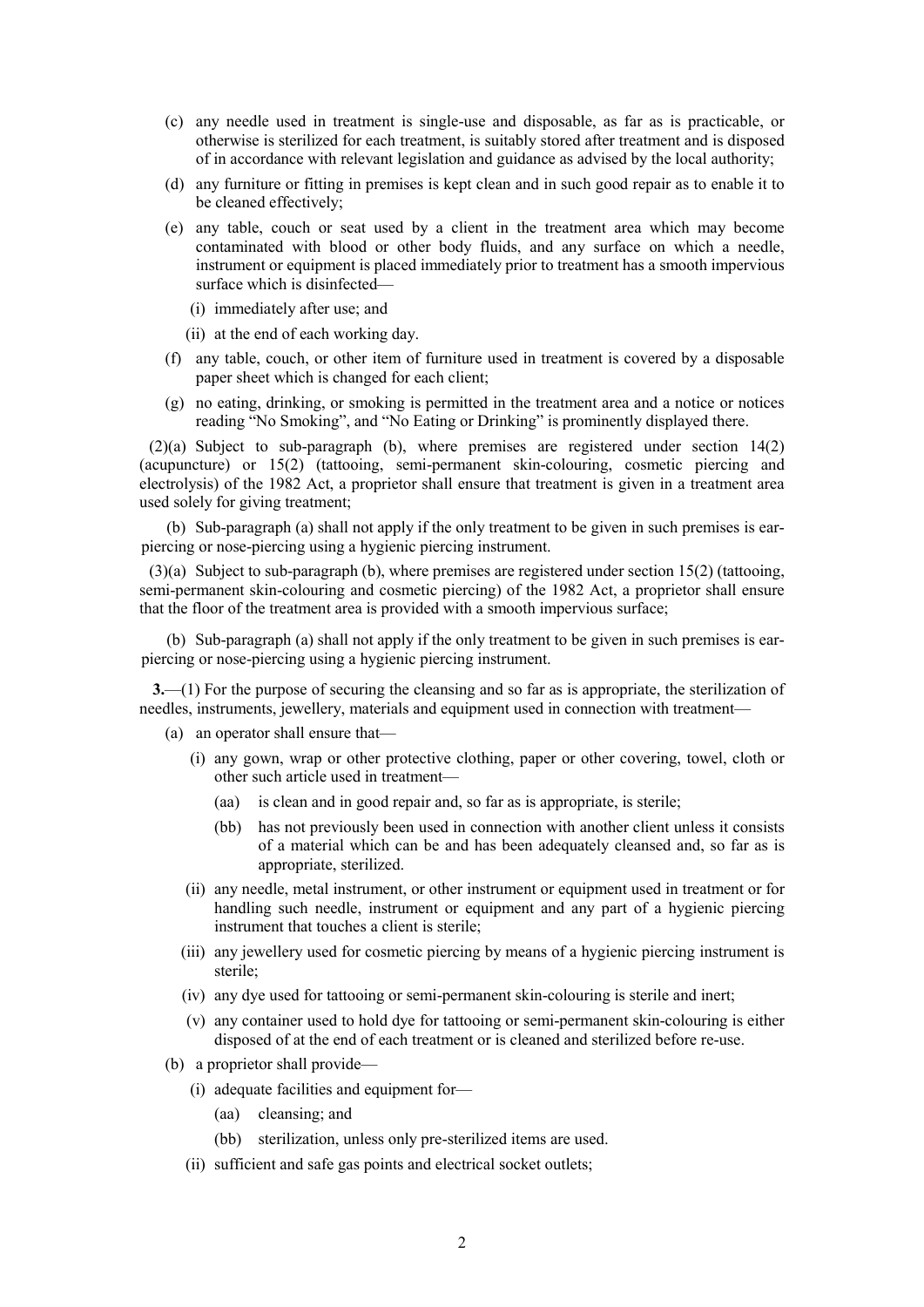- (iii) an adequate and constant supply of clean hot and cold water on the premises;
- (iv) clean and suitable storage which enables contamination of the articles, needles, instruments and equipment mentioned in paragraphs  $3(1)(a)(i)$ , (ii), (iii), (iv) and (v) to be avoided as far as possible.
- **4.**—(1) For the purpose of securing the cleanliness of operators, a proprietor—
	- (a) shall ensure that an operator—
		- (i) keeps his hands and nails clean and his nails short;
		- (ii) keeps any open lesion on an exposed part of the body effectively covered by an impermeable dressing;
		- (iii) wears disposable examination gloves that have not previously been used with another client, unless giving acupuncture otherwise than in the circumstances described in paragraph 4(3);
		- (iv) wears a gown, wrap or protective clothing that is clean and washable, or alternatively a disposable covering that has not previously been used in connection with another client;
		- (v) does not smoke or consume food or drink in the treatment area; and
	- (b) shall provide—
		- (i) suitable and sufficient washing facilities appropriately located for the sole use of operators, including an adequate and constant supply of clean hot and cold water, soap or detergent; and
		- (ii) suitable and sufficient sanitary accommodation for operators.

(2) Where an operator carries out treatment using only a hygienic piercing instrument and a proprietor provides either a hand hygienic gel or liquid cleaner, the washing facilities that the proprietor provides need not be for the sole use of the operator.

(3) Where an operator gives acupuncture a proprietor shall ensure that the operator wears disposable examination gloves that have not previously been used with another client if—

- (a) the client is bleeding or has an open lesion on an exposed part of his body; or
- (b) the client is known to be infected with a blood-borne virus; or
- (c) the operator has an open lesion on his hand; or
- (d) the operator is handling items that may be contaminated with blood or other body fluids.

**5.** A person registered in accordance with sections 14 (acupuncture) or 15 (tattooing, semipermanent skin-colouring, cosmetic piercing and electrolysis) of the Act who visits people at their request to give them treatment should observe the requirements relating to an operator in paragraphs  $3(1)(a)$  and  $4(1)(a)$ .

**6.** The following byelaws are revoked:

those relating to ear piercing and electrolysis that were made by South Oxfordshire District Council on 15 February 984 and confirmed by the Secretary of State for Social Services on 11 May 1984

those relating to acupuncture that were made by South Oxfordshire District Council on 1 May 1984 and confirmed by the Secretary of State for Social Services on 3 August 1984

those relating to tattooing that were made by South Oxfordshire District Council on 1 October 1985 and confirmed by the Secretary of State for Social Services on 11 March 1986

those relating to tattooing, acupuncture, ear piercing and electrolysis that were made by Vale White Horse District Council on 12 August 1983 and confirmed by the Secretary of State for Social Services on 26 October 1983